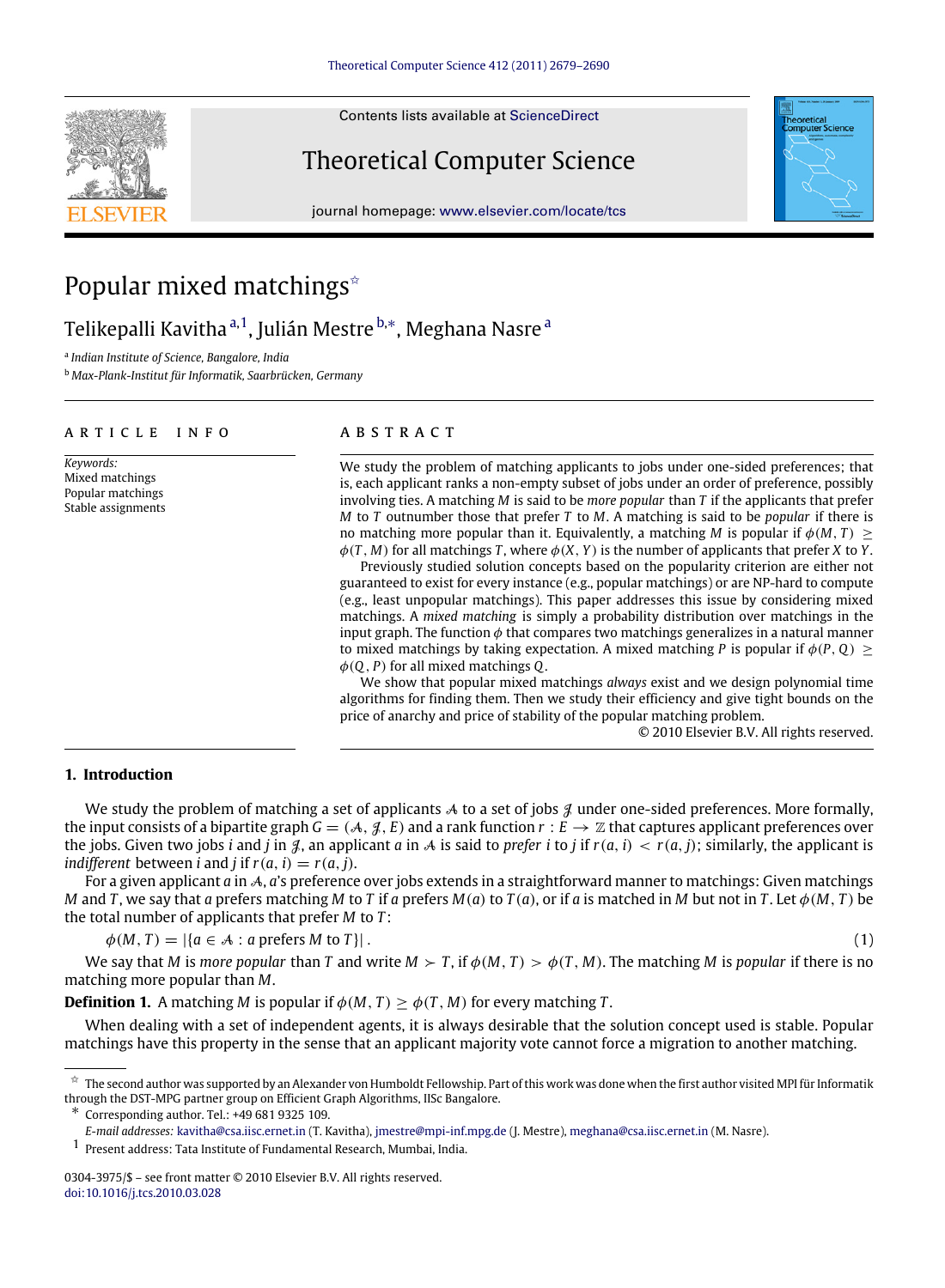Thus a popular matching seems a stable and desirable answer to the question of how to assign applicants to jobs bearing their preferences in mind. However, popular matchings do not provide a complete answer since there are instances that do not admit any popular matching [\[9\]](#page-11-0). Consider the instance  $A = \{a_1, a_2, a_3\}$ ,  $\mathcal{J} = \{j_1, j_2, j_3\}$  where all applicants rank the jobs in the same way, say  $j_1$  is better than  $j_2$ , which in turn is better than  $j_3$ .

$$
\begin{array}{c|cc}\n a_1 & j_1 & j_2 & j_3 \\
\hline\n a_2 & j_1 & j_2 & j_3 \\
 \hline\n a_3 & j_1 & j_2 & j_3\n\end{array}
$$

The following three matchings  $M_1 = \{(a_1, j_1), (a_2, j_2), (a_3, j_3)\}\$ ,  $M_2 = \{(a_2, j_1), (a_3, j_2), (a_1, j_3)\}\$ , and  $M_3 = \{(a_3, j_1), (a_2, j_2), (a_3, j_3)\}\$  $(a_1, j_2), (a_2, j_3)$  demonstrate that the more-popular-than relation need not be acyclic since  $M_1 \prec M_2 \prec M_3 \prec M_1$ . In fact, it is easy to see that this instance admits no popular matching. There are, however, efficient algorithms for determining if a given instance admits a popular matching and computing such a matching provided one exists [\[3\]](#page-11-1).

In an attempt to deal with the issue that not every instance admits a popular matching, McCutchen [\[17\]](#page-11-2) proposed two measures that captures how unpopular a matching is. Let ∆(*M*, *T* ) be the difference between the number of applicants who prefer *T* and the number of applicants who prefer *M*, that is,

$$
\Delta(M, T) = \phi(T, M) - \phi(M, T). \tag{2}
$$

Let δ(*M*, *T* ) be the ratio of number of applicants who prefer *T* to the number of applicants who prefer *M*, that is,

$$
\delta(M,T) = \frac{\phi(T,M)}{\phi(M,T)}.
$$
\n(3)

The *unpopularity margin* of *M* is defined as max<sub>*T*</sub>  $\Delta(M, T)$  and the *unpopularity factor* of *M* is defined as max<sub>*T*</sub>  $\delta(M, T)$ . McCutchen showed that computing a matching *M* minimizing the unpopularity margin or unpopularity factor is NP-hard.

Hence, we are faced with the unpleasant prospect of choosing between a solution concept that can be computed efficiently but may not exist, or one that always exists but cannot be computed efficiently. The main contribution of our paper is to introduce a new solution concept based on the popularity criterion that has the best characteristics of previous work. Namely, it is guaranteed to exist and can be computed efficiently.

*Mixed matchings.* Motivated by the notions of pure and mixed strategies from Game Theory we propose to study popular mixed matchings. A mixed matching P is a set  $\{(M_1, p_1), \ldots, (M_k, p_k)\}$ , where  $\sum_{i=1}^k p_i = 1$  and for each  $i = 1, \ldots, k, M_k$ is a matching in *<sup>G</sup>* and *<sup>p</sup><sup>i</sup>* ≥ 0. Thus a mixed matching is simply a probability distribution over matchings in *<sup>G</sup>* and a pure matching *<sup>M</sup>* can be thought of as the mixed matching {(*M*, <sup>1</sup>)}.

The function  $\phi(M, T)$  that allowed us to compare two pure matchings *M* and *T* generalizes to mixed matchings in a natural way. For mixed matchings  $P = \{(M_1, p_1), \ldots, (M_k, p_k)\}\$  and  $Q = \{(T_1, q_1), \ldots, (T_l, q_l)\}\$ we let  $\phi(P, Q)$  be the expected number of applicants that prefer *M* to *T* where *M* and *T* are drawn from the probability distributions *P* and *Q* respectively; in other words,

$$
\phi(P, Q) = \sum_{i=1}^{k} \sum_{j=1}^{l} p_i q_j \phi(M_i, T_j).
$$
\n(4)

We are now ready to give the definition of *popular mixed matching*.

**Definition 2.** A mixed matching *P* is popular if  $\phi(P, Q) > \phi(Q, P)$  for all mixed matchings *Q*.

For example, consider the instance above on jobs  $\{j_1, j_2, j_3\}$  and applicants  $\{a_1, a_2, a_3\}$  with identical preference lists that admits no popular (pure) matching. Consider the mixed matching

 $P = \{(M_1, 1/3), (M_2, 1/3), (M_3, 1/3)\}.$ 

It is easy to see that we have  $\phi(P, T) \geq \phi(T, P)$  for all matchings *T* in this graph, which in turn implies that  $\phi(P, Q) \geq$ φ(*Q*, *P*) for all mixed matchings *Q* in this graph. Thus the mixed matching *P* is popular in the instance above.

The rest of the paper is organized as follows. In Section [2](#page-2-0) we prove that every instance admits a popular mixed matching by establishing a connection with a certain exponentially-large zero-sum game. In Section [3](#page-3-0) we give efficient algorithms for solving this large game, which translate into efficient algorithms for computing a popular mixed matching. Our technique applies to a larger class of games and may be of independent interest. In Section [4,](#page-6-0) we give tight bounds on the efficiency of mixed popular matchings using the standard measures of price of anarchy and price of stability. Finally, in Section [5](#page-7-0) we show that our approach can be modified to handle several generalizations of the basic popular matching problem.

#### *1.1. Related work*

Popular matchings were first studied by Gardenfors [\[9\]](#page-11-0) in the context of the stable marriage problem where each side has preferences over members of the other side. When only one side has preferences, Abraham et al. [\[3\]](#page-11-1) gave polynomial time algorithms to find a popular matching, or to report none exists. Their algorithm takes  $O(m + n)$  time when the preference lists are strictly ordered and when the preference lists contain ties, they gave an *O*(*m* √ *n*) time algorithm, where *m* is in the number of edges and *n* is the number of vertices. Subsequently, Mahdian [\[13\]](#page-11-3) showed that a popular matching exists with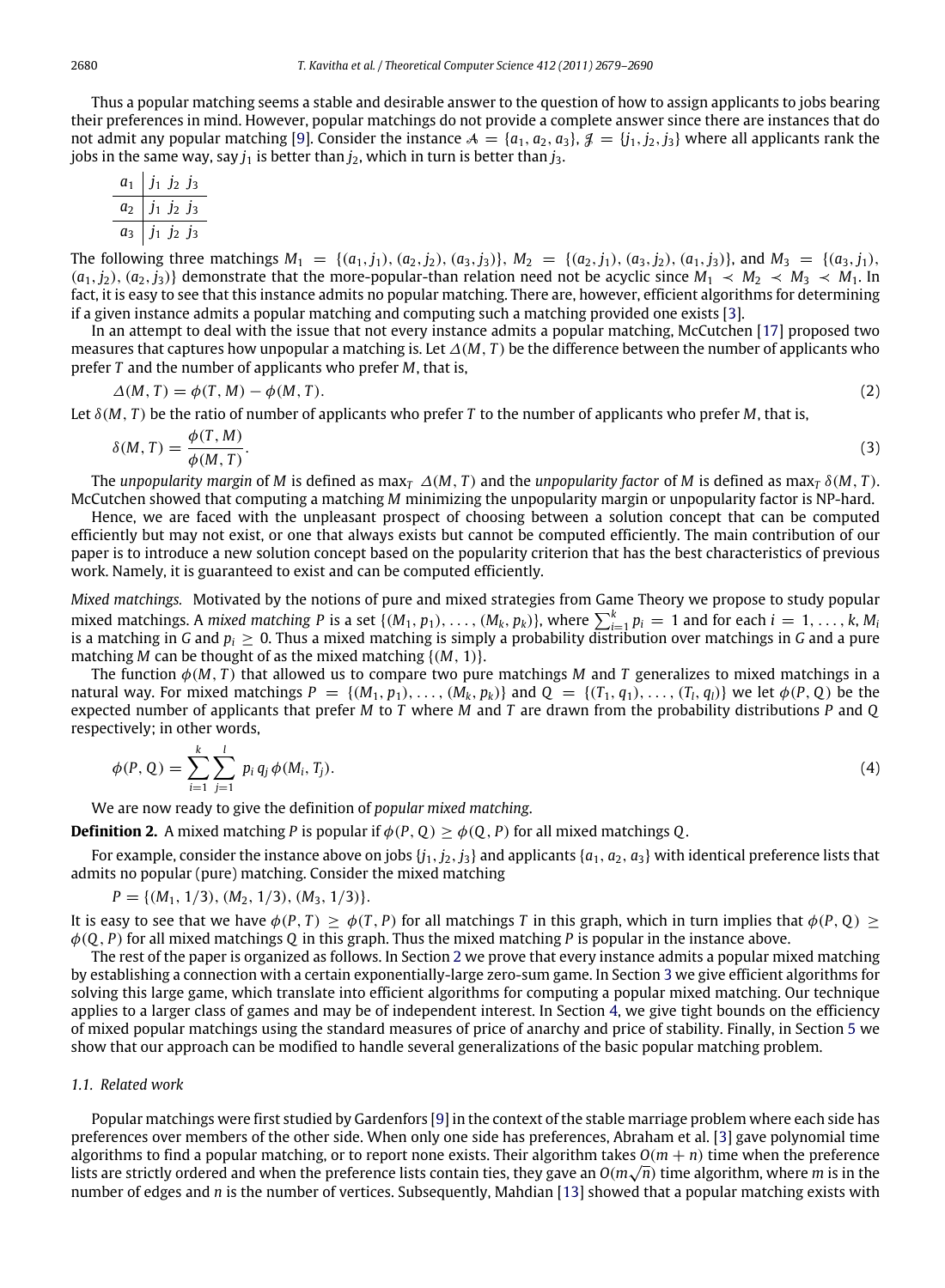high probability, when preference lists are randomly constructed, and the number of jobs is a factor of  $\alpha \approx 1.42$  larger than the number of applicants. In fact, he showed that a phase transition occurs at  $\alpha$ ; namely, if the ratio  $\frac{|\mathcal{J}|}{|\mathcal{A}|}$  is smaller than  $\alpha$ then with high probability popular matchings do not exist.

Manlove and Sng [\[16\]](#page-11-4) generalized the algorithms of [\[3\]](#page-11-1) to the case where each job has an associated *capacity*, the number of applicants that it can accommodate. Mestre [\[18\]](#page-11-5) designed an efficient algorithm for the *weighted* popular matching problem, where each applicant is assigned a priority or weight and the definition of popularity takes into account these priorities.

McCutchen [\[17\]](#page-11-2) proposed two quantities to measure the *unpopularity* of a matching and showed polynomial time algorithms to compute these measures for any fixed matching. He also showed that the problem of computing a matching that minimizes either of these measures is NP-hard. Huang et al. [\[11\]](#page-11-6) gave algorithms to compute matchings with bounded values of these unpopularity measures in certain graphs.

The topic of mixed matchings has been studied extensively in the Economics literature; we are aware of [\[12](#page-11-7)[,5](#page-11-8)[,4,](#page-11-9)[21,](#page-11-10) [2,](#page-11-11)[1,](#page-11-12)[14](#page-11-13)[,15\]](#page-11-14). This line of research is concerned with designing mechanisms that have a number of properties, such as envyfree, Pareto optimal, and strategy-proof. These properties can be defined in slightly different ways—the interested reader is referred to the article by Katta et al. [\[12\]](#page-11-7) for an excellent overview of the various definitions commonly used. Roughly speaking, a mixed matching is envy-free if no applicant prefers to get other applicant's allocation to his own; it is Pareto optimal if it is not possible to improve someone's allocation without hurting someone else; and the mechanism is strategy proof if the applicants do not have an incentive to lie about their true preferences. Depending on how one defines an applicant's preference over mixed matchings it may [\[12](#page-11-7)[,5\]](#page-11-8) or may not [\[21\]](#page-11-10) be possible to achieve simultaneously all these properties. Note that popular matchings take an orthogonal approach to this, placing emphasis not on individual applicants but on their aggregate or majority.

# <span id="page-2-0"></span>**2. Existence of popular mixed matchings**

Recall that our input is a bipartite graph  $G = (\mathcal{A} \cup \mathcal{J}, E)$  with  $n = |\mathcal{A}| + |\mathcal{J}|$  vertices and  $m = |E|$  edges, where each applicant *<sup>a</sup>* ∈ A has a preference list (can include ties) over its neighboring jobs. For ease of exposition we will introduce a unique last-resort job ℓ*<sup>a</sup>* for every *<sup>a</sup>* ∈ A, which we append at the end of *<sup>a</sup>*'s preference list. This modification does not change the fact of whether the instance has a popular (mixed) matching or not, but it has the benefit that we can restrict our attention to applicant-complete assignments.

The instance on 3 applicants and 3 jobs described in the previous section had a popular mixed matching *P* that assigns each job  $j_i$  to each of the applicants  $a_1, a_2, a_3$  with a probability of  $1/3$ . This might lead one to conclude that partitioning a job ''equally'' among applicants who rank this job as a top job (similarly, as a second job) yields a popular mixed matching. The following instance shows that this is however not the case. Let  $A = \{a_1, a_2, b_1, b_2, x\}$  and  $\mathcal{J} = \{j_1, j_2, i_1, i_2\}$ , along with the last resort jobs. The following table describes the preference lists of applicants.

| a1             | $J_1$ $J_2$ | $\ell_{a_1}$             |
|----------------|-------------|--------------------------|
| a <sub>2</sub> |             | $j_1 j_2 \ell_{a_2}$     |
| b <sub>1</sub> |             | $i_1$ $i_2$ $\ell_{b_1}$ |
| b <sub>2</sub> |             | $i_1$ $i_2$ $\ell_{b_2}$ |
| x              |             | $12^{-}$                 |

Applicants  $a_1$  and  $a_2$  have identical preference lists: their first choice is  $j_1$  and their second choice is  $j_2$ . Applicants  $b_1$  and  $b_2$  have identical preference lists: their first choice is  $i_1$  and their second choice is  $i_2$ . Applicant *x* has its first choice as  $j_1$  and second choice as  $i_2$  $i_2$ . Using the characterization given in [\[3\]](#page-11-1) for when a given instance admits popular (pure) matchings,<sup>2</sup> it is easy to see that this instance admits no popular pure matching.

An *equal* partition would divide  $j_1$  with a share of 1/3 to each of  $a_1$ ,  $a_2$  and x, and divide  $i_1$  with a share of 1/2 to each of  $b_1$  and  $b_2$ . Then, it would proceed to divide  $j_2$  with a share of  $1/2$  to  $a_1$  and  $a_2$ , and divide  $i_2$  with a share of  $1/3$  to each of  $b_1$ ,  $b_2$  and *x*. Finally,  $a_1$ ,  $a_2$ ,  $b_1$ ,  $b_2$  get 1/6th share of their respective last resort jobs while *x* gets a 1/3rd share of  $\ell_x$ . As we will see shortly in Section [2,](#page-2-0) we can construct an equivalent allocation as a mixed matching  $\{(M_i, p_i) : 1 \le i \le k\}$ . This allocation, however, is *not* popular as the matching  $M_0 = \{(a_1, j_1), (a_2, j_2), (b_1, i_1), (x, i_2), (b_2, \ell_{b_2})\}$  is more popular than it. The justification of this claim involves some tedious calculations, so it appears in [Appendix.](#page-11-15)

On the other hand consider the matching  $P = \{(M_0, 1/2), (M_1, 1/2)\}$  where  $M_0$  is the above matching and  $M_1 =$  ${(a_1, j_2), (a_2, j_1), (x, i_2), (b_1, \ell_{b_1}), (b_2, i_1)}$ . As we shall prove in Section [3,](#page-3-0) *P* is indeed popular and therefore the instance admits a popular mixed matching.

<span id="page-2-2"></span>**Theorem 1.** *Every instance admits a popular mixed matching.*

<span id="page-2-1"></span> $^2$  For strict preference lists, there has to be an A-perfect matching in the subgraph where each applicant is adjacent to its top choice job and its most preferred job that is not top choice for any applicant.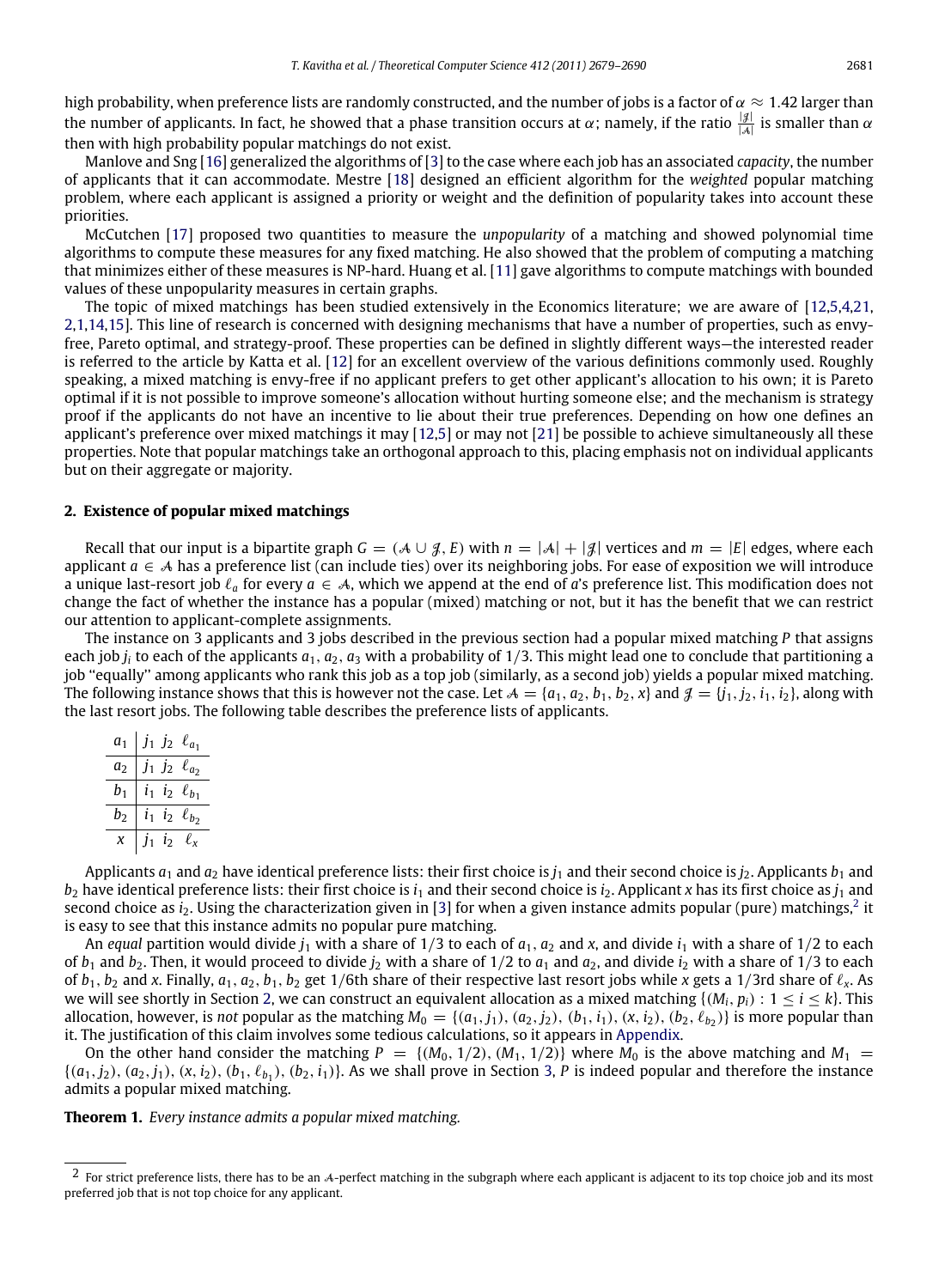**Proof.** We will model our problem as a two-person zero-sum game. The rows and columns of the payoff matrix *S* are indexed by all the possible matchings  $M_1, \ldots, M_N$  in G. The  $(i, j)$ -th entry of the matrix S is  $\Delta(M_i, M_i)$ . Recall that  $\Delta(M_i, M_i)$  is the difference between the number of applicants who prefer *M<sup>j</sup>* to *M<sup>i</sup>* and the number of applicants who prefer *M<sup>i</sup>* to *M<sup>j</sup>* . A mixed strategy of the row player is a probability distribution  $\pi = \langle p_1, \ldots, p_N \rangle$  over the rows of *S*; similarly, a mixed strategy of the column player is a probability distribution  $\sigma = \langle q_1, \ldots, q_N \rangle$  over the columns of *S*.

The row player seeks a strategy  $\pi$  so that max<sub> $\sigma$ </sub>  $\Delta(\pi, \sigma)$  is minimized, where  $\Delta(\pi, \sigma) = \sum_{i=1}^{N} \sum_{j=1}^{N} p_i q_j \Delta(M_i, M_j)$ . Notice that  $\pi$  and  $\sigma$  can also be regarded as mixed matchings, in which case we can think of the row player as trying to find a mixed matching with least *expected* unpopularity margin.

It follows that the given instance admits a popular mixed matching if and only if

$$
\min_{\pi} \; \max_{\sigma} \; \sum_{i=1}^{N} \sum_{j=1}^{N} p_i \, q_j \Delta(M_i, M_j) \; \leq \; 0.
$$

It is easy to see that

<span id="page-3-2"></span>
$$
\min_{\pi} \max_{\sigma} \sum_{i=1}^{N} \sum_{j=1}^{N} p_i q_j \Delta(M_i, M_j) \geq \min_{\pi} \sum_{i,j=1}^{N} p_i p_j \Delta(M_i, M_j) = 0
$$
\n(5)

where the inequality follows from taking  $\sigma = \pi$  and the equality from the fact that  $\Delta(M_i, M_i) = -\Delta(M_i, M_i)$  for all *i* and *j*. Thus min<sub>π</sub> max<sub>σ</sub>  $\Delta(\pi, \sigma)$  must be 0 if the instance admits a popular mixed matching.

The column player seeks a strategy  $\sigma$  so that min<sub>π</sub>  $\Delta(\pi, \sigma)$  is maximized. By von Neumann's Minimax Theorem [\[19\]](#page-11-16) we have

<span id="page-3-1"></span>
$$
\min_{\pi} \max_{\sigma} \sum_{i,j=1}^{N} p_i q_j \, \Delta(M_i, M_j) = \max_{\sigma} \min_{\pi} \sum_{i,j=1}^{N} p_i q_j \, \Delta(M_i, M_j). \tag{6}
$$

We can bound the right-hand side of [\(6\)](#page-3-1) analogous to [\(5\)](#page-3-2) to get

$$
\max_{\sigma} \min_{\pi} \sum_{i,j=1}^{N} p_i q_j \, \Delta(M_i, M_j) \leq \max_{\sigma} \sum_{i,j=1}^{N} q_i q_j \, \Delta(M_i, M_j) = 0. \tag{7}
$$

Combining Eqs. [\(5\)](#page-3-2), [\(6\)](#page-3-1) and [\(7\)](#page-3-3) we get min<sub>π</sub> max<sub>σ</sub>  $\Delta(\pi, \sigma) = 0$ . Therefore every instance admits a popular mixed matching.  $\Box$ 

#### <span id="page-3-0"></span>**3. Finding a popular mixed matching**

The proof of [Theorem 1](#page-2-2) implicitly provides an algorithm for computing a popular mixed matching. Namely, given a zerosum game, its value and mixed strategies attaining that value can be computed using linear programming. Here we need to determine  $p_1, \ldots, p_N$  adding up to 1, such that  $\sum_{i=1}^N p_i \Delta(M_i, T) \leq 0$  for all pure matchings *T* and  $p_i \geq 0$  for all *i*.

Unfortunately, the linear program (shown below) is too large to be solved efficiently.

subject to

<span id="page-3-4"></span><span id="page-3-3"></span>
$$
minimize \tau
$$
 (LP1)

$$
\sum_{i} p_{i} \, \Delta(M_{i}, T) \leq \tau \, \forall \text{ matchings } T
$$

$$
\sum_{i} p_{i} = 1
$$

$$
p_{i} \geq 0 \, \forall \, i = 1, \dots, N.
$$

Because the number of variables *and* the number of constraints in [\(LP1\)](#page-3-4) is typically exponential, the ellipsoid algorithm cannot be applied directly. In order to do so, we must first reduce the number of variables. This can be achieved by working with *fractional matchings* instead of mixed matchings.

<span id="page-3-5"></span>Let  $X$  be the set of fractional  $A$ -complete matchings in  $G$ , that is,

$$
\mathcal{X} = \left\{ \vec{x} \in \mathbb{R}^m_+ \middle| \sum_{e \in E(\vec{a})} \vec{x}(e) = 1 \text{ for } a \in \mathcal{A} \text{ and } \sum_{e \in E(\vec{b})} \vec{x}(e) \le 1 \text{ for } j \in \mathcal{J}.\right\}
$$
\n(8)

where *E*(*u*) is the set of edges incident on vertex *u*.

Let  $\widehat{X}$  be the set of extreme points of X. Note that because X is integral we have  $\widehat{X} = X \cap \{0, 1\}^m$ , which corresponds to the set of integral A-complete matchings in *G*.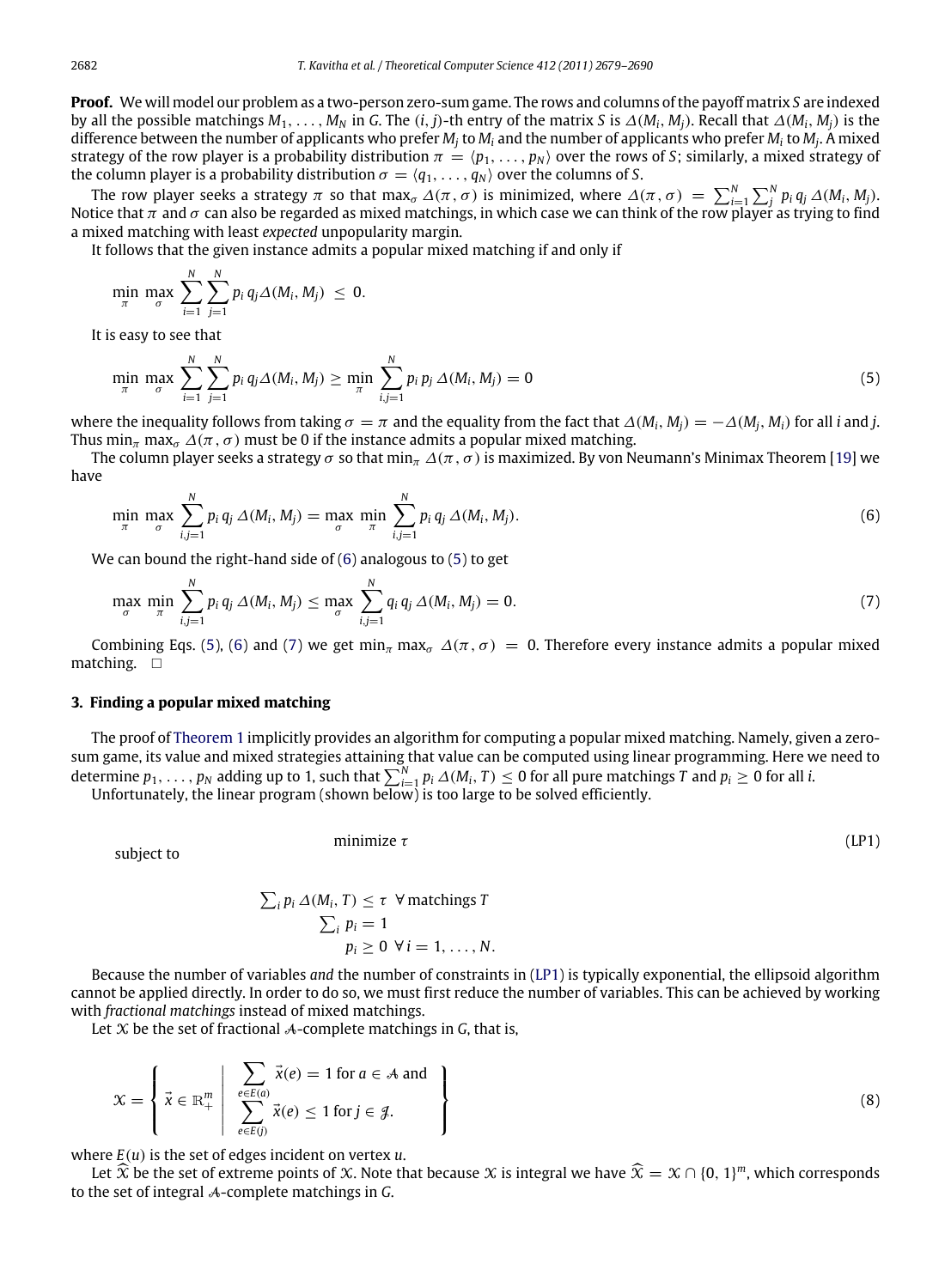Clearly, every mixed matching  $P = \langle p_1, \ldots, p_N \rangle$  induces a fractional matching  $\vec{x} = \sum_{M_i} p_i I_{M_i}$ , where  $I_{M_i} \in \{0, 1\}^m$  is the characteristic vector of the matching *M*<sub>*i*</sub>. In turn, every  $\vec{x} \in \mathcal{X}$  can be expressed as a convex combination of the extreme points of X. This implies a many-to-one mapping between mixed and fractional matchings. Carathéodory's Theorem [\[6\]](#page-11-17) states that if a vector  $\vec{x}$  in  $R^m$  lies in the convex hull of the set  $\hat{x}$ , then  $\vec{x}$  can be written as the convex combination of at most  $m+1$  points in  $\hat{X}$ . Therefore, given a fractional matching, we can always get an equivalent mixed matching whose support is no larger than  $m + 1$ .

The plan, therefore, is to replace the mixed matching in [\(LP1\)](#page-3-4) with a fractional matching. In order to do so, we need to define the function  $\Delta(\cdot)$  for fractional matchings  $\vec{x_1}, \vec{x_2} \in \mathcal{X}$ :

<span id="page-4-3"></span><span id="page-4-2"></span>
$$
\Delta(\vec{x_1}, \vec{x_2}) = \sum_{a \in \mathcal{A}} \sum_{\substack{(a,i) \in E(a) \\ (a,j) \in E(a)}} \vec{x_1}(a,i) \vec{x_2}(a,j) \text{ vote}_a(i,j)
$$
\n(9)

where the term  $\text{vote}_a(i, j)$  captures *a*'s willingness to switch from *i* to *j*:

$$
vote_a(i,j) = \begin{cases}\n-1 & \text{if } a \text{ prefers } i \text{ over } j, \\
1 & \text{if } a \text{ prefers } j \text{ over } i, \\
0 & \text{if } a \text{ is indifferent between } i \text{ and } j.\n\end{cases}
$$
\n(10)

<span id="page-4-1"></span>**Lemma 1.** Let P and Q be two mixed matchings and let  $\vec{x_1}$  and  $\vec{x_2}$  be their corresponding fractional matchings. Then  $\Delta(P, Q)$  =  $\Delta(\vec{x_1}, \vec{x_2})$ .

**Proof.** *P* and *Q* are probability distributions  $\langle p_1, \ldots, p_N \rangle$  and  $\langle q_1, \ldots, q_N \rangle$  respectively, over matchings  $M_1, \ldots, M_N$ .

$$
\Delta(P, Q) = \sum_{g,h=1}^{N} p_g q_h \, \Delta(M_g, M_h)
$$
  
= 
$$
\sum_{g,h=1}^{N} p_g q_h \sum_{a \in A} \text{vote}_a(M_g(a), M_h(a))
$$
  
= 
$$
\sum_{g,h=1}^{N} p_g q_h \sum_{a \in A} \sum_{\substack{(a,i) \in E(a) \\ (a,j) \in E(a) \\ (a,j) \in E(a)}} I_{M_g}(a, i) I_{M_h}(a, j) \text{ vote}_a(i, j)
$$
  
= 
$$
\sum_{a \in A} \sum_{\substack{(a,i) \in E(a) \\ (a,j) \in E(a)}} \sum_{g,h=1}^{N} p_g q_h I_{M_g}(a, i) I_{M_h}(a, j) \text{ vote}_a(i, j).
$$

Regrouping the terms in the innermost sum we get

$$
\Delta(P, Q) = \sum_{a \in A} \sum_{\substack{(a,i) \in E(a) \\ (a,j) \in E(a) \\ (a,j) \in E(a)}} \left( \sum_{g=1}^{N} p_g I_{M_g}(a, i) \right) \left( \sum_{h=1}^{N} q_h I_{M_h}(a, j) \right) \text{vote}_a(i, j)
$$

$$
= \sum_{a \in A} \sum_{\substack{(a,i) \in E(a) \\ (a,j) \in E(a) \\ (a,j) \in E(a)}} \vec{x_1}(a, i) \vec{x_2}(a, j) \text{ vote}_a(i, j)
$$

$$
= \Delta(\vec{x_1}, \vec{x_2}). \quad \Box
$$

It should be clear now that the following linear program is equivalent to [\(LP1\)](#page-3-4).

subject to

<span id="page-4-0"></span>
$$
minimize \tau
$$
 (LP2)

 $\Delta(\vec{x}, T) \leq \tau$   $\forall$  matchings *T*  $\vec{x} \in \mathcal{X}$ 

Unlike [\(LP1\)](#page-3-4), the linear progra[m \(LP2\)](#page-4-0) has only  $m+1$  variables:  $\tau$  and the coordinates of  $\vec{x}$ . This new program can be solved in polynomial time using the ellipsoid method. To prove this we only need to design a polynomial-time separation oracle, which given an infeasible solution  $(\vec{x}, \tau)$  returns a violated constraint of [\(LP2\)](#page-4-0). It is trivial how to test  $\vec{x} \in \mathcal{X}$  efficiently; so we only need to test whether there is a matching *T* such that  $\Delta(\vec{x}, T) > \tau$ . This is done by computing the *unpopularity margin* of  $\vec{x}$ *.* 

**Definition 3.** The unpopularity margin of  $\vec{x} \in \mathcal{X}$  is max<sub>*T*</sub>  $\Delta(\vec{x}, T)$ .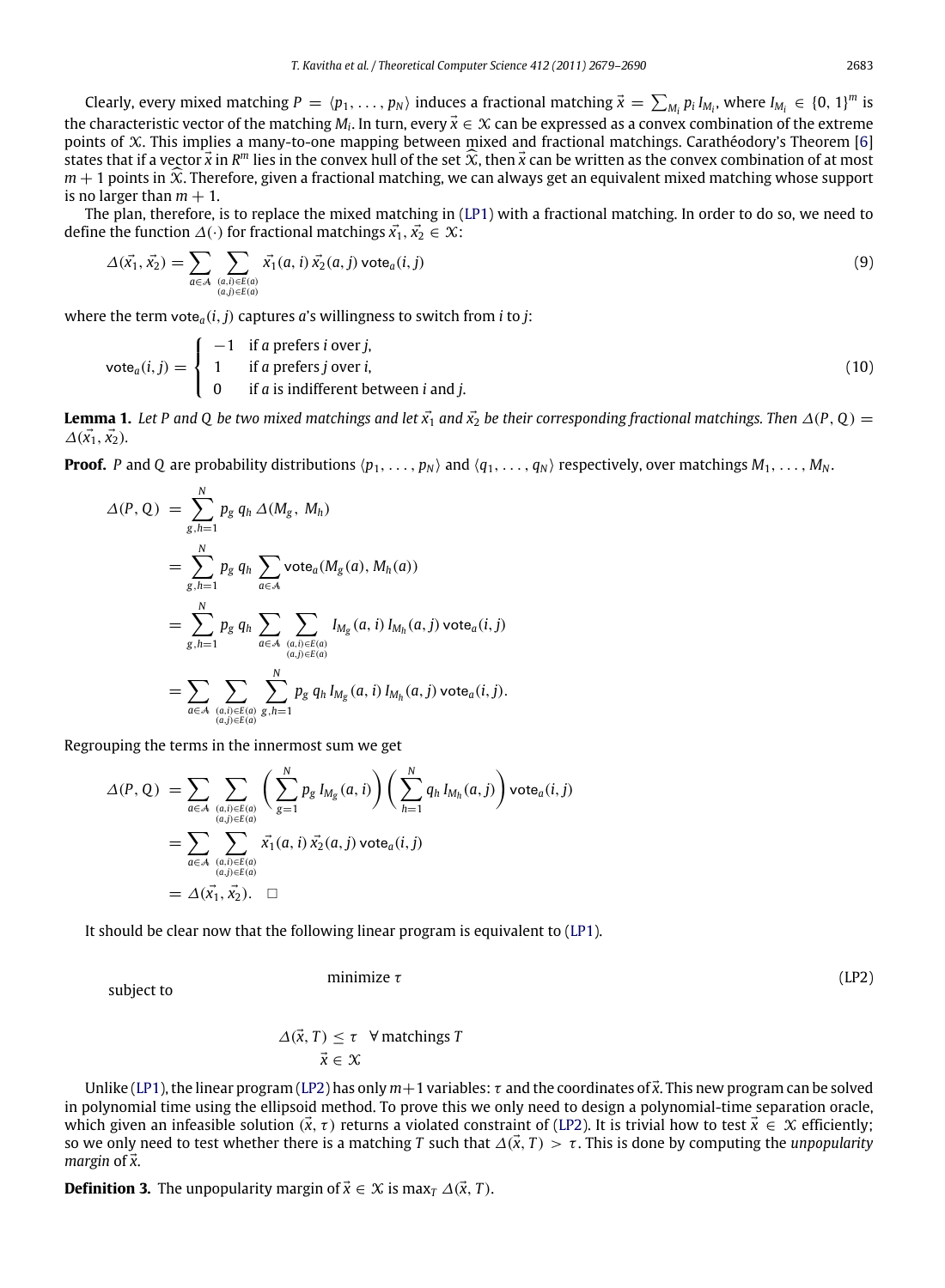<span id="page-5-0"></span>

**Fig. 1.** Computing the unpopularity margin of the fractional matching  $\vec{x}(a_k, j_1) = \vec{x}(a_k, j_2) = 0.5$  for  $k = 1, 2$ ;  $\vec{x}(x, i_2) = 1$ ; and  $\vec{x}(b_k, i_1) = \vec{x}(b_k, \ell_{b_k}) = 0.5$ for  $k = 1$ , 2. The bipartite graph *G* is shown on the left and weights  $w_{\tilde{x}}$  are given on the right.

As mentioned earlier, McCutchen [\[17\]](#page-11-2) studied the above measure for pure matchings. He gave a polynomial time algorithm based on min-cost flows to measure the unpopularity margin max<sub>*T*</sub>  $\Delta(M, T)$  of a given matching *M*. We describe his algorithm below in the equivalent language of the maximum weight assignment problem and then show that it can be used to compute the unpopularity margin of a fractional matching also.

*McCutchen's algorithm to determine the unpopularity margin of a matching T .* Given a matching *M* we want to compute its unpopularity margin. The idea is to define a weight function  $w<sub>M</sub>$  on the edges of *G* such that for any matching *T*, the weight of *T* under w*<sup>M</sup>* equals ∆(*M*, *T* ). Computing the unpopularity margin of *M* then reduces to solving the maximum weight assignment problem  $(G, w_M)$ , which can be done in  $O(n(m+n \log n))$  time [\[8\]](#page-11-18).

The quantity  $\Delta(M, T)$  can be expressed as a sum of individual votes  $\sum_{a \in A} \text{vote}_a(T(a), M(a))$ . Therefore, setting  $w_M(a, j) = \text{vote}_a(j, M(a))$  achieves the desired effect that  $\Delta(M, T) = w_M(T)$ .

McCutchen's method readily generalizes to fractional matchings. Let  $\vec{x}$  be a fractional matching. We define the weight of an edge  $(a, j) \in E$  as

$$
w_{\vec{\lambda}}(a,j) = \sum_{(a,i)\in E(a)} \vec{\lambda}(a,i) \operatorname{vote}_a(i,j). \tag{11}
$$

It is straightforward to verify that indeed  $\Delta(\vec{x}, T) = w_{\vec{x}}(T)$ . Computing the unpopularity margin of a fractional matching then reduces to computing a maximum weight assignment.

It is instructive to look at a concrete example to see the above reduction in action. [Fig. 1](#page-5-0) describes the reduction for the instance described at the beginning of Section [2](#page-2-0) and the fractional matching corresponding to the mixed matching  $P = \{(M_0, 1/2), (M_1, 1/2)\}\$  where  $M_0 = \{(a_1, j_1), (a_2, j_2), (x, i_2), (b_1, i_1), (b_2, \ell_{b_2})\}\$  and  $M_1 = \{(a_1, j_2), (a_2, j_1), (a_2, j_2), (a_2, j_1)\}\$  $(x, i_2)$ ,  $(b_1, \ell_{b_1})$ ,  $(b_2, i_1)$ . It is easy to see that a maximum weight applicant-complete matching in this graph has weight 0. This proves that the mixed matching *P* is indeed popular.

The procedure for computing the unpopularity margin of a fractional matching provides the necessary oracle to apply the ellipsoid method to solve [\(LP2\)](#page-4-0). Therefore we can find a popular mixed matching in polynomial time. While this settles the complexity of our problem, the scheme presented is not truly efficient as the ellipsoid algorithm is notoriously slow in practice. We will address this issue now by giving an alternative linear programming formulation whose size is only linear in the size of *G*.

**Theorem 2.** *There exists a linear programming formulation for finding a popular fractional matching with m* + *n variables and constraints.*

**Proof.** Let us start by rewriting [\(LP2\)](#page-4-0) as a mathematical program

<span id="page-5-2"></span><span id="page-5-1"></span>
$$
\min_{\vec{x} \in \mathcal{X}} \max_{\vec{z} \in \widehat{\mathcal{X}}} w_{\vec{x}}(\vec{z}). \tag{12}
$$

Because  $\chi$  is integral, the mathematical program [\(12\)](#page-5-1) is in fact equivalent to the following program

$$
\min_{\vec{x} \in \mathcal{X}} \max_{\vec{y} \in \mathcal{X}} w_{\vec{x}}(\vec{y}). \tag{13}
$$

The main obstacle that we must overcome in order to formulate [\(13\)](#page-5-2) as a pure linear program is the non-linear objective  $w_{\bar{x}}(\vec{y})$ . We can overcome this hurdle with the aid of linear programming duality. Consider the primal program max  $\{w_{\vec{x}}(\vec{y}) : \vec{y} \in \mathcal{X}\}\$  and let  $\mathcal{D}_{\vec{x}}$  denote the feasible region of its dual:

$$
\mathcal{D}_{\vec{x}} = \left\{ \vec{\alpha} \in \mathbb{R}^{|\mathcal{A}|}, \ \vec{\beta} \in \mathbb{R}^{|\mathcal{J}|}_+ : \vec{\alpha}(a) + \vec{\beta}(j) \geq w_{\vec{x}}(a,j) \text{ for each } (a,j) \in E \right\}.
$$

By the Strong Duality Theorem we get

$$
\max_{\vec{y}\in\mathcal{X}}\ w_{\vec{x}}(\vec{y})\ =\min_{(\vec{\alpha},\vec{\beta})\in\mathcal{D}_{\vec{x}}} \sum_{a\in\mathcal{A}}\vec{\alpha}(a)+\sum_{j\in\mathcal{J}}\vec{\beta}(j).
$$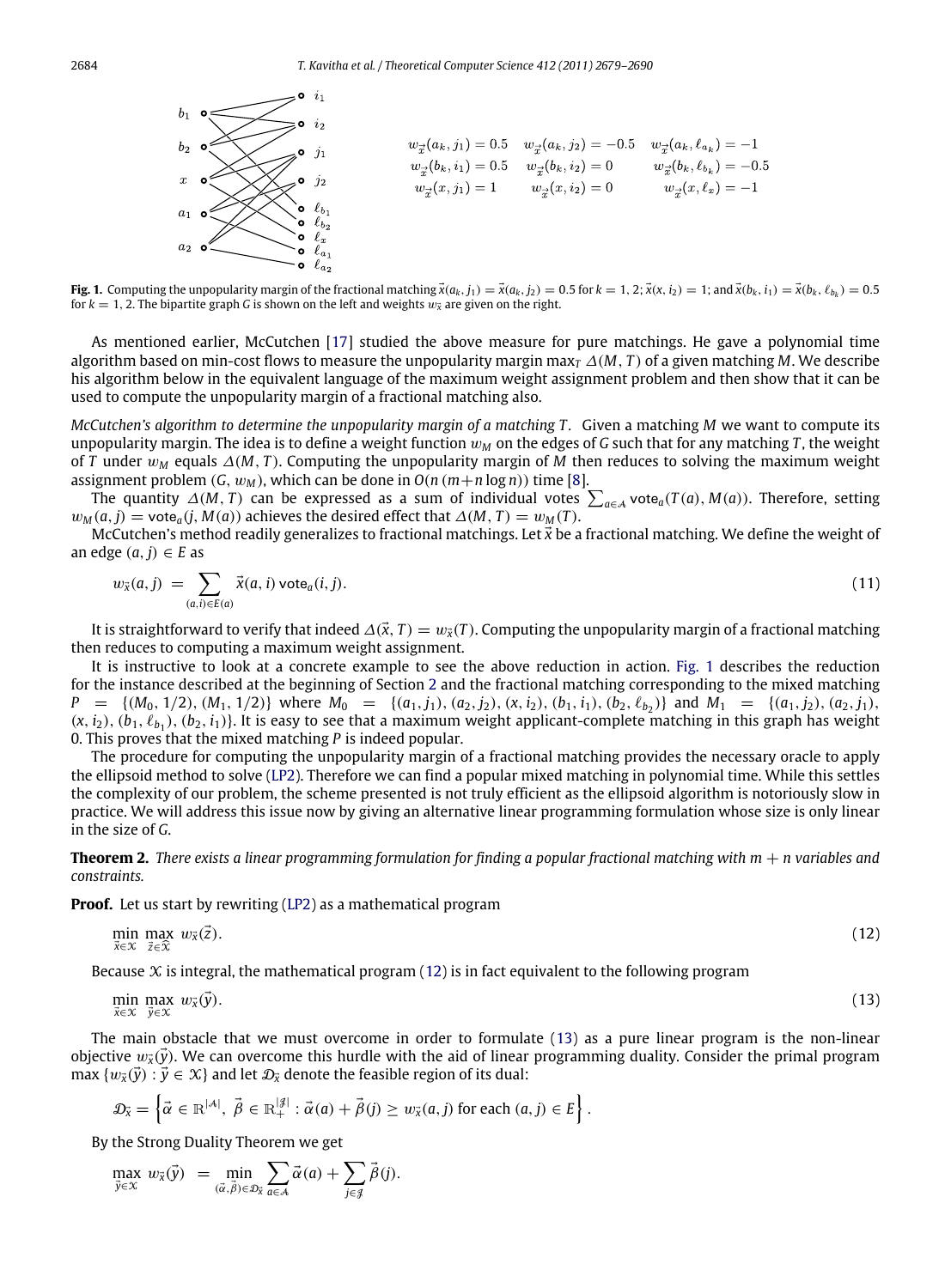Therefore, [\(13\)](#page-5-2) is equivalent to the following succinct linear program

<span id="page-6-1"></span>minimize 
$$
\sum_{a \in A} \vec{\alpha}(a) + \sum_{j \in \mathcal{J}} \vec{\beta}(j)
$$
 (LP3)

subject to

$$
\vec{\alpha}(a) + \vec{\beta}(j) \ge \sum_{(a,i) \in E(a)} \vec{x}(a,i) \text{ vote}_a(i,j) \qquad \forall (a,j) \in E
$$
\n
$$
\sum_{(a,j) \in E(a)} \vec{x}(a,j) = 1 \qquad \forall a \in A
$$
\n
$$
\sum_{(a,j) \in E(j)} \vec{x}(a,j) \le 1 \qquad \forall j \in \mathcal{J}
$$
\n
$$
\vec{x} \in \mathbb{R}^m_+
$$
\n
$$
\vec{\beta} \in \mathbb{R}^{|\mathcal{J}|}_+
$$
\n
$$
\vec{\alpha} \in \mathbb{R}^{|\mathcal{A}|}_+
$$

Recall that [\(13\)](#page-5-2) in turn is equivalent to [\(LP1\)](#page-3-4). The new linear program has only  $m+n$  variables and  $m+n$  constraints.  $\Box$ 

## <span id="page-6-0"></span>**4. Efficiency of popular mixed matchings**

Now that we have settled the existence and computability of popular mixed matchings, the next logical step is to study how efficient this solution concept is. Recall that we inserted a last resort job for each applicant. Perhaps the most natural measure of efficiency one can define is the number of applicants that are assigned a real job.

Let w be a weight function  $E \rightarrow \{0, 1\}$  defined as

$$
w(a,j) = \begin{cases} 0 & \text{if } j = \ell(a) \\ 1 & \text{otherwise} \end{cases}
$$

then the expected size of a fractional matching  $\vec{x}$  is defined as

$$
w(\vec{x}) = \sum_{(a,j)\in E} w(a,j) \, \vec{x}(a,j).
$$

Notice that we can optimize this quantity by using a modified version of [\(LP3\)](#page-6-1): Simply add the constraint  $\sum_{a\in A}\vec{\alpha}(a)$  +  $\sum_{j \in \mathcal{J}} \vec{\beta}(j) = 0$  and change the objective to maximize  $w(\vec{x})$ .

Of course, when we restrict our attention to popular matchings we may be ignoring larger matchings. The question we would like to investigate is how do popular mixed matchings compare to a maximum size matching that is not restricted by the popularity requirement. The standard analytical tool to do so is to look at the price of anarchy and the price of stability of the popular matching problem.

Recall that  $X$  is the set of fractional matchings [\(8\)](#page-3-5). Let  $R$  be the subset of fractional matchings that are popular. The *price of anarchy* of the popular matching problem is defined as

$$
\sup \frac{\max \limits_{\vec{x} \in \mathcal{X}} w(\vec{x})}{\min \limits_{\vec{r} \in \mathcal{R}} w(\vec{r})},
$$
\n(14)

and its *price of stability* is defined as

$$
\sup_{\substack{\vec{x}\in\mathcal{X}\\\vec{r}\in\mathcal{R}}} \frac{\max w(\vec{x})}{w(\vec{r})},
$$
\n(15)

where the suprema range over all possible instances of the popular matching problem.

The price of anarchy bounds the efficiency of any popular mixed matching compared to the best possible (not necessarily popular) matching, while the price of stability captures the efficiency of the best popular mixed matching in the worst case.

# **Theorem 3.** *The price of anarchy and the price of stability of the popular matching problem is* 2*.*

**Proof.** The proof has two parts. First we show that the price of anarchy is at most 2. Then we show that the price of stability is at least 2. The theorem follows from these two facts, since the price of stability cannot be larger than the price of anarchy.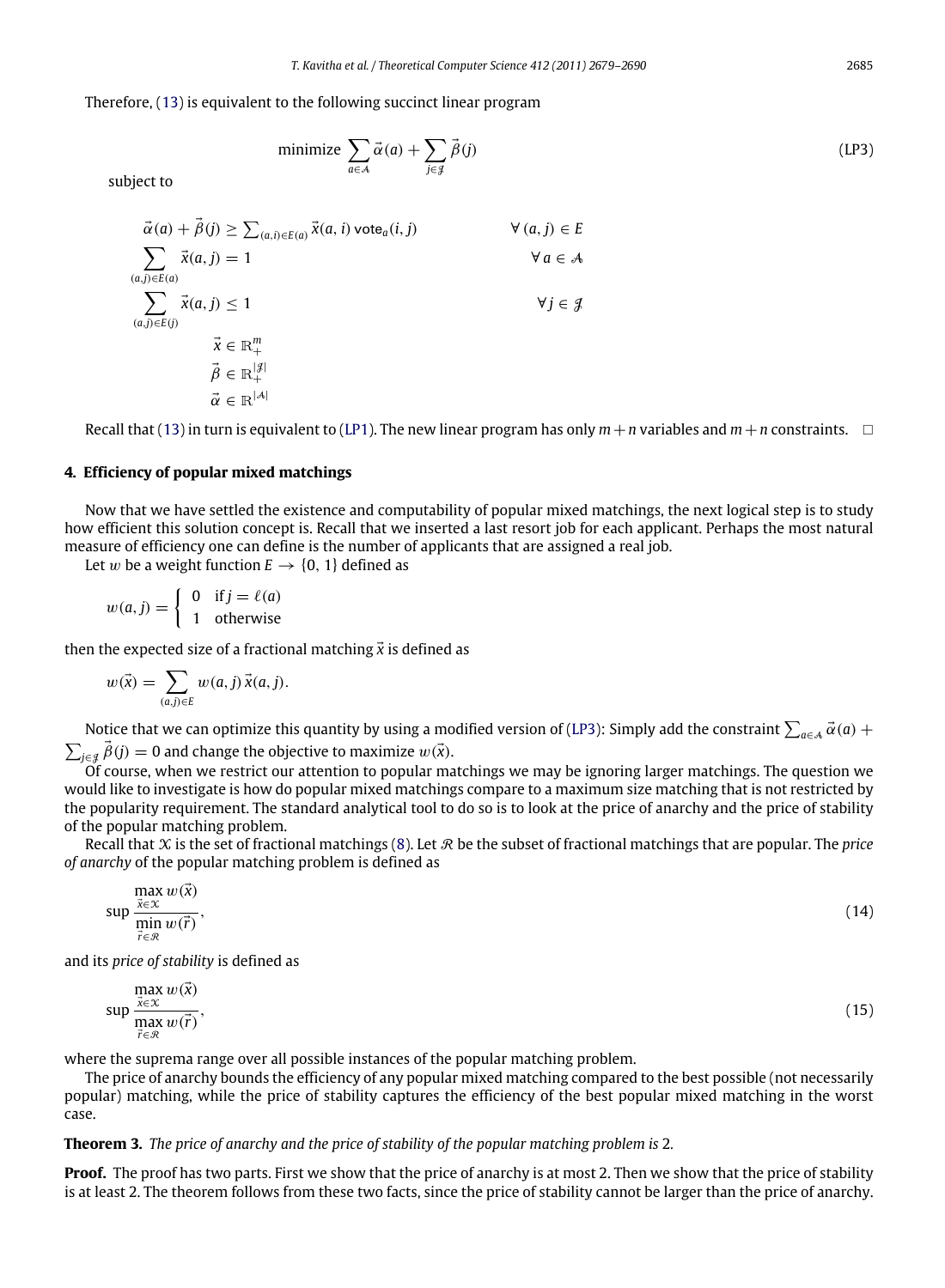Let *T* be pure matching in X and let  $\vec{s}$  be any popular matching in R. Since  $\vec{s}$  is popular, we have

$$
E_{M\leftarrow \vec{s}}[\phi(M,T)] \geq E_{M\leftarrow \vec{s}}[\phi(T,M)].
$$

Now bounding on both sides using the fact that  $\phi(M, T) \leq w(M)$  and  $\phi(T, M) \geq w(T) - w(M)$ , we obtain

$$
E_{M \leftarrow \vec{s}}[w(M)] \ge E_{M \leftarrow \vec{s}}[w(T) - w(M)].
$$

And thus  $2w(s) > w(T)$  and the price of anarchy is at most 2.

For bounding the price of stability, consider the following instance with 2*k* applicants  $\{a_1, \ldots, a_{2k}\}\$  and  $2k + 1$  jobs  $\{j_0, \ldots, j_{2k}\}$  (we do not show here the last resort jobs).

| $a_1$   $j_0$ $j_1$                                     | $a_{k+1}$   $j_1$ $j_{k+1}$                             |
|---------------------------------------------------------|---------------------------------------------------------|
| $a_2$ $j_0$ $j_2$                                       | $a_{k+2}$   $j_2$ $j_{k+2}$                             |
| $\frac{1}{2}$ $\frac{1}{2}$ $\frac{1}{2}$ $\frac{1}{2}$ | $\frac{1}{2}$ $\frac{1}{2}$ $\frac{1}{2}$ $\frac{1}{2}$ |
| $a_k$   $j_0$ $j_k$                                     | $a_{2k}$   $j_k$ $j_{2k}$                               |

The matching  $\{(a_t, j_t): 1 \le t \le 2k\}$  is maximum and has weight 2*k*. We claim that every popular matching must assign  $p_t$  in full to  $a_{k+t}$ . This implies that every popular matching has weight at most  $k+1$ ; thus, as *k* grows, the price of stability for the instance tends to 2. Given a popular mixed matching  $\vec{s}$ , we construct a new fractional matching as follows

$$
\vec{r}(a_t, j) = \begin{cases}\n\frac{1}{k} & \text{if } 1 \le t \le k \text{ and } j = j_0 \\
\frac{k-1}{k} & \text{if } 1 \le t \le k \text{ and } j = \ell_{a_t} \\
1 & \text{if } k < t \le 2k \text{ and } j = j_t.\n\end{cases}
$$

Since  $\vec{s}$  is popular, we must have  $\Delta(\vec{r}, \vec{s}) > 0$ . Expanding the left-hand side of this inequality we get

$$
\Delta(\vec{r},\vec{s}) = \sum_{t=1}^{k} \left[ \vec{r}(a_t,\ell_{a_t})(1-\vec{s}(a_t,\ell_{a_t})) - \vec{r}(a_t,j_0)(1-\vec{s}(a_t,j_0)) \right] + \sum_{t=1}^{k} \left[ 0 - (1-\vec{s}(a_{k+t},j_t)) \right],
$$
  
= 
$$
\sum_{t=1}^{k} \left[ \frac{k-1}{k} \left( \vec{s}(a_t,j_0) + \vec{s}(a_t,j_t) \right) - \frac{1}{k} \left( 1 - \vec{s}(a_t,j_0) \right) \right] - \sum_{t=1}^{k} \left( 1 - \vec{s}(a_{k+t},j_t) \right).
$$

Without loss of generality, we can assume that  $\sum_{t} \vec{s}(a_t, j_0) = 1$  and  $\vec{s}(a_{k+t}, j_t) = 1 - \vec{s}(a_t, j_t)$ , for otherwise  $\vec{s}$  would not be popular. Using these two observations, the above equality simplifies to

$$
\Delta(\vec{r}, \vec{s}) = \sum_{t=1}^{k} -\frac{\vec{s}(a_t, j_t)}{k}.
$$

Therefore, since  $\Delta(\vec{r}, \vec{s}) \ge 0$ , we have that  $\vec{s}(a_k, j_t) = 0$  and  $\vec{s}(a_{k+t}, j_t) = 1$  for all  $1 \le t \le k$ .

#### <span id="page-7-0"></span>**5. Generalizations**

So far we have focused on the simplest setting where all applicants are treated equally, each job can accept a single applicant, and preferences are one-sided. In this section, we show how to extend our results to the setting where applicants have priorities or weights [\[18\]](#page-11-5), where jobs have capacities [\[16\]](#page-11-4), or where both jobs and applicants have preferences [\[9\]](#page-11-0).

In order to obtain these results we first prove a theorem about a certain class of games called *polyhedral zero-sum games*. Then for each variant of the popular matching problem we re-define the function  $\phi$  that compares matchings and the polytope  $X$  of fractional matchings to cast the particular variant at hand as a polyhedral zero-sum game.

## *5.1. Polyhedral zero-sum games*

In this section we show that our results from Section [3](#page-3-0) extend to a larger class of zero-sum games that we call *polyhedral zero-sum games*. Consider a two player zero-sum game in which the strategies of the players are the extreme points of some polytope. Specifically, let  $\mathcal P$  be a polytope in  $R^d$  defined by  $f$  constraints. Let us denote by  $\widehat{\mathcal P}$  the set of extreme points of P. The payoff function for two  $\vec{x}, \vec{y} \in \widehat{P}$  is a bilinear function

payoff(
$$
\vec{x}
$$
,  $\vec{y}$ ) =  $\sum_{i,j=1}^{d} w_{ij} \vec{x}(i) \vec{y}(j)$ ,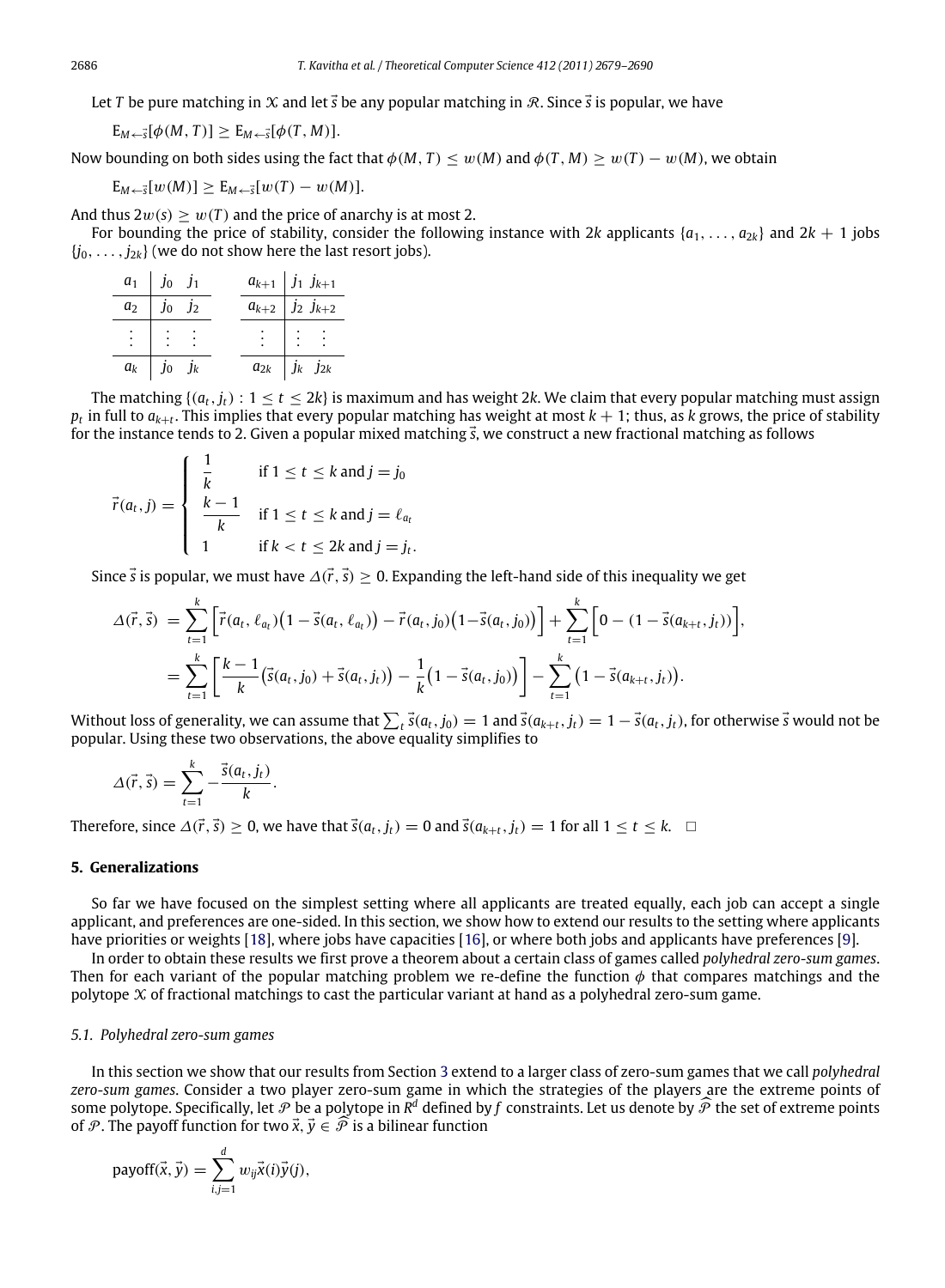where the w*ij* coefficients are part of the game definition. A mixed strategy for the game is convex combination of extreme points  $\sum_{i=1}^{N} p_i \vec{x}_i$ , where  $\vec{x}_i \in \widehat{\mathcal{P}}$ ,  $p_i \geq 0$  for all i, and  $\sum_{i=1}^{N} p_i = 1$ ; notice that the resulting convex combination is just a point<br>in  $\mathcal{P}$ . Our goal is to compute an optimal mixed strategy *d* variables and  $|\widehat{P}|$  constraints. However, this is not very efficient as  $|\widehat{P}|$  can be exponentially large compared to  $d + f$ . The following theorem provides a more compact formulation for computing an optimal mixed strategy.

<span id="page-8-2"></span>**Theorem 4.** *There exists a linear programming formulation with d* + *f variables and constraints for finding an optimal mixed strategy for a general polyhedral zero-sum game.*

**Proof.** Suppose  $P$  is defined by the following  $f$  constraints:

$$
\mathcal{P} = \left\{ \vec{x} \in \mathbb{R}_+^d : \sum_{j=1}^d A_{ij} \vec{x}(j) \le b_i \quad \forall i = 1 \cdots f \right\}.
$$
\n(16)

Our goal is to compute an optimal mixed strategy

<span id="page-8-0"></span>
$$
\min_{\vec{x}\in\mathcal{P}}\max_{\vec{y}\in\mathcal{P}}\sum_{i,j=1}^d w_{ij}\vec{x}(i)\vec{y}(j).
$$
\n(17)

As before, we have a non-linear objective function. In order to overcome this we again resort to linear programming duality. For a fixed  $\vec{x}$  consider the linear program

$$
\max_{\vec{y}\in\mathcal{P}}\sum_{i,j=1}^d w_{ij}\vec{x}(i)\vec{y}(j).
$$

Its dual is given by

$$
\min_{\beta \in \mathcal{D}_{\bar{X}}} \sum_{i=1}^f b_i \vec{\beta}(i),
$$

where  $\mathcal{D}_{\vec{\mathsf{x}}}$  is the feasible dual region

$$
\mathcal{D}_{\vec{x}} = \left\{ \vec{\beta} \in \mathbb{R}^f_+ : \sum_{i=1}^f \vec{\beta}(i) A_{ij} \geq \sum_{i=1}^d w_{ij} \vec{x}(i) \ \forall j = 1 \cdots d \right\}.
$$

Using the Strong Duality Theorem, we can now re-write [\(17\)](#page-8-0) as a pure linear program.

<span id="page-8-1"></span>minimize 
$$
\sum_{i=1}^{f} b_i \vec{\beta}(i)
$$
 (LP4)

subject to

$$
\sum_{i=1}^{f} A_{ij} \vec{\beta}(i) \ge \sum_{i=1}^{d} w_{ij} \vec{x}(i)
$$
\n
$$
\forall j = 1 \cdots d
$$
\n
$$
\sum_{j=1}^{d} A_{ij} \vec{x}(j) \le b_i
$$
\n
$$
\vec{x} \in \mathbb{R}_+^d
$$
\n
$$
\vec{\beta} \in \mathbb{R}_+^f
$$

The above linear program has  $d + f$  variables and constraints. Let  $(\vec{x}, \vec{\beta})$  be an optimal solution to [\(LP4\)](#page-8-1). Then  $\sum_{i=1}^{f} b_i \vec{\beta}(i)$  is the value of the polyhedral game and  $x \in \mathcal{P}$  is an optimal mixed strategy.  $\Box$ 

We now show how to apply [Theorem 4](#page-8-2) to the different variants of the popular matching problem.

# *5.2. Weighted popular mixed matchings*

In this case, every applicant  $a \in A$  is assigned a positive weight  $t(a)$ . As mentioned earlier, the weighted case was first considered by Mestre [\[18\]](#page-11-5) who gave efficient algorithms to determine if a given instance admits a popular weighted matching and to compute one if it exists.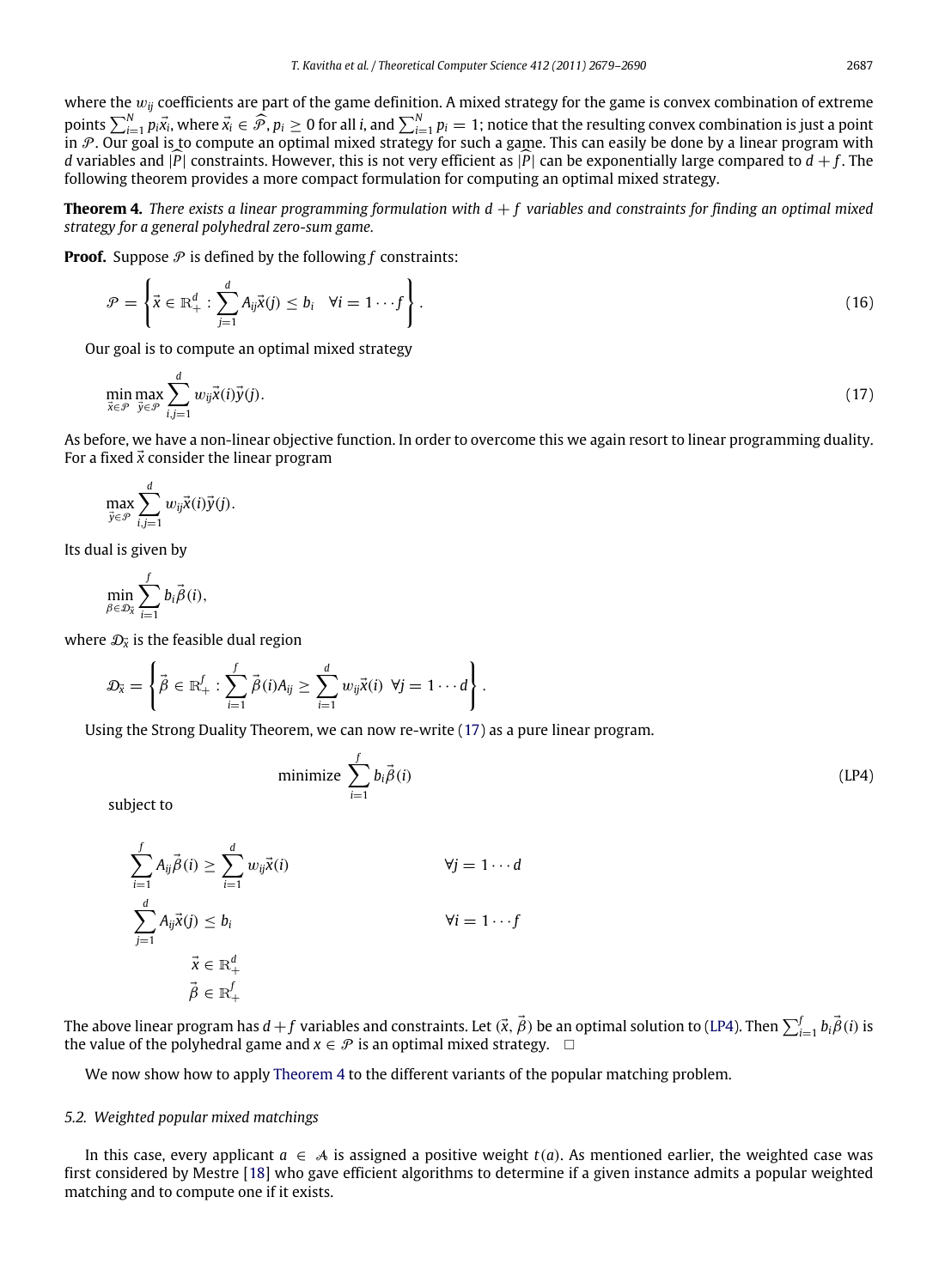Let *<sup>G</sup>*(A ∪ J, *<sup>E</sup>*) be an instance of the weighted popular matchings problem where every applicant *<sup>a</sup>* ∈ A has a weight *t*(*a*) associated with it. For any two pure matchings *M* and *T* in *G* the function φ(*M*, *T* ) is defined as follows:

<span id="page-9-0"></span>
$$
\phi(M,T) = \sum_{\substack{a \in A: \\ a \text{ prefers } M \text{ to } T}} t(a). \tag{18}
$$

The definition of mixed popular matchings is similar to the unweighted case using [\(18\)](#page-9-0) instead of [\(1\)](#page-0-5). The set  $\chi$  of fractional matchings in the weighted case remains unchanged and is given by  $(8)$ . Recall that  $\chi$  is integral. We extend the operator  $\Delta$  for comparing mixed matchings to fractional matchings  $\vec{x_1}, \vec{x_2} \in \mathcal{X}$ .

<span id="page-9-2"></span>
$$
\Delta(\vec{x_1}, \vec{x_2}) = \sum_{a \in \mathcal{A}} \sum_{\substack{(a,i) \in E(a) \\ (a,j) \in E(a)}} \vec{x_1}(a,i) \vec{x_2}(a,j) \text{ vote}_a(i,j), \tag{19}
$$

where

$$
vote_a(i,j) = \begin{cases} -t(a) & \text{if } a \text{ prefers } i \text{ over } j, \\ t(a) & \text{if } a \text{ prefers } j \text{ over } i, \\ 0 & \text{if } a \text{ is indifferent between } i \text{ and } j. \end{cases}
$$

<span id="page-9-1"></span>**Lemma 2.** Let P and Q be two mixed matchings in a weighted popular matchings instance G and let  $\vec{x_1}$  and  $\vec{x_2}$  be their *corresponding fractional matchings. Then*  $\Delta(P, Q) = \Delta(\vec{x_1}, \vec{x_2})$ *.* 

We omit the proof of [Lemma 2](#page-9-1) as it is identical to the proof of [Lemma 1.](#page-4-1)

**Theorem 5.** *A weighted popular mixed matching always exists and can be computed efficiently.*

**Proof.** We define the polyhedral game for the polytope X using the payoff matrix ∆. Because the payoff matrix is skewed symmetric the value of the game is zero and thus there always exists a weighted popular mixed matching.

To compute such a mixed matching we note that the payoff matrix of the game defined by [\(19\)](#page-9-2) is bilinear. Thus we can apply [Theorem 4](#page-8-2) to obtain a compact linear programming formulation for finding a weighted popular mixed matching.  $\Box$ 

#### *5.3. Capacitated popular mixed matchings*

In this subsection we consider the generalization where every job  $j \in \mathcal{J}$  has a positive capacity  $c_j$  associated with it. A solution to the capacitated matchings problem allows every applicant to be matched to at most one job and every job to be matched to at most  $c_j$  applicants. Given an instance of the capacitated popular matchings problem, we can make  $c_j$  "clones" of job *j* and create a new instance where every job has unit capacity. Our results for the uncapacitated case immediately imply the existence and computation of popular mixed matching for the capacitated case. Here instead of using this reduction we work directly with the capacitated instance. As a result we obtain more efficient algorithms.

Let *G*( $A \cup I$ , *E*) be an instance of the capacitated popular matchings problem where each job *j* ∈  $I$  has a positive capacity  $c_i$  associated with it. For two (capacitated) matchings *M* and *T* in *G*, the function  $\phi(M, T)$  is as defined for the uncapacitated case. That is,

$$
\phi(M, T) = |\{a \in \mathcal{A} : a \text{ prefers } M \text{ over } T\}|.
$$

The definition mixed popular matchings remains the same as in the uncapacitated case. The set of fractional matchings  $X$ , however, changes since every job can now be matched to up to  $c_i$  applicants.

<span id="page-9-4"></span>
$$
\mathcal{X} = \left\{ \vec{x} \in \mathbb{R}^m_+ \middle| \begin{array}{l} \sum_{e \in E(a)} \vec{x}(e) = 1 \text{ for } a \in \mathcal{A} \text{ and} \\ \sum_{e \in E(j)} \vec{x}(e) \le c_j \text{ for } j \in \mathcal{J}. \end{array} \right\}
$$
 (20)

Note that  $\chi$  is still integral as the LP matrix is totally unimodular. The definition of  $\Delta$  to compare fractional matchings is the same as [\(9\)](#page-4-2). The following lemma allows us to replace mixed matchings with fractional matchings in the capacitated case.

<span id="page-9-3"></span>**Lemma 3.** Let P and Q be two mixed matchings in a capacitated popular matchings instance G and let  $\vec{x_1}$  and  $\vec{x_2}$  be their *corresponding fractional matchings. Then*  $\Delta(P, Q) = \Delta(\vec{x_1}, \vec{x_2})$ *.* 

We omit the proof of [Lemma 3](#page-9-3) as it is identical to the proof of [Lemma 1.](#page-4-1)

**Theorem 6.** *A capacitated popular mixed matching always exists and can be computed efficiently.*

Proof. We define the polyhedral game for the polytope X defined by [\(20\)](#page-9-4) using the payoff matrix ∆. Because the payoff matrix is skewed symmetric the value of the game is zero and thus there always exists a capacitated popular mixed matching.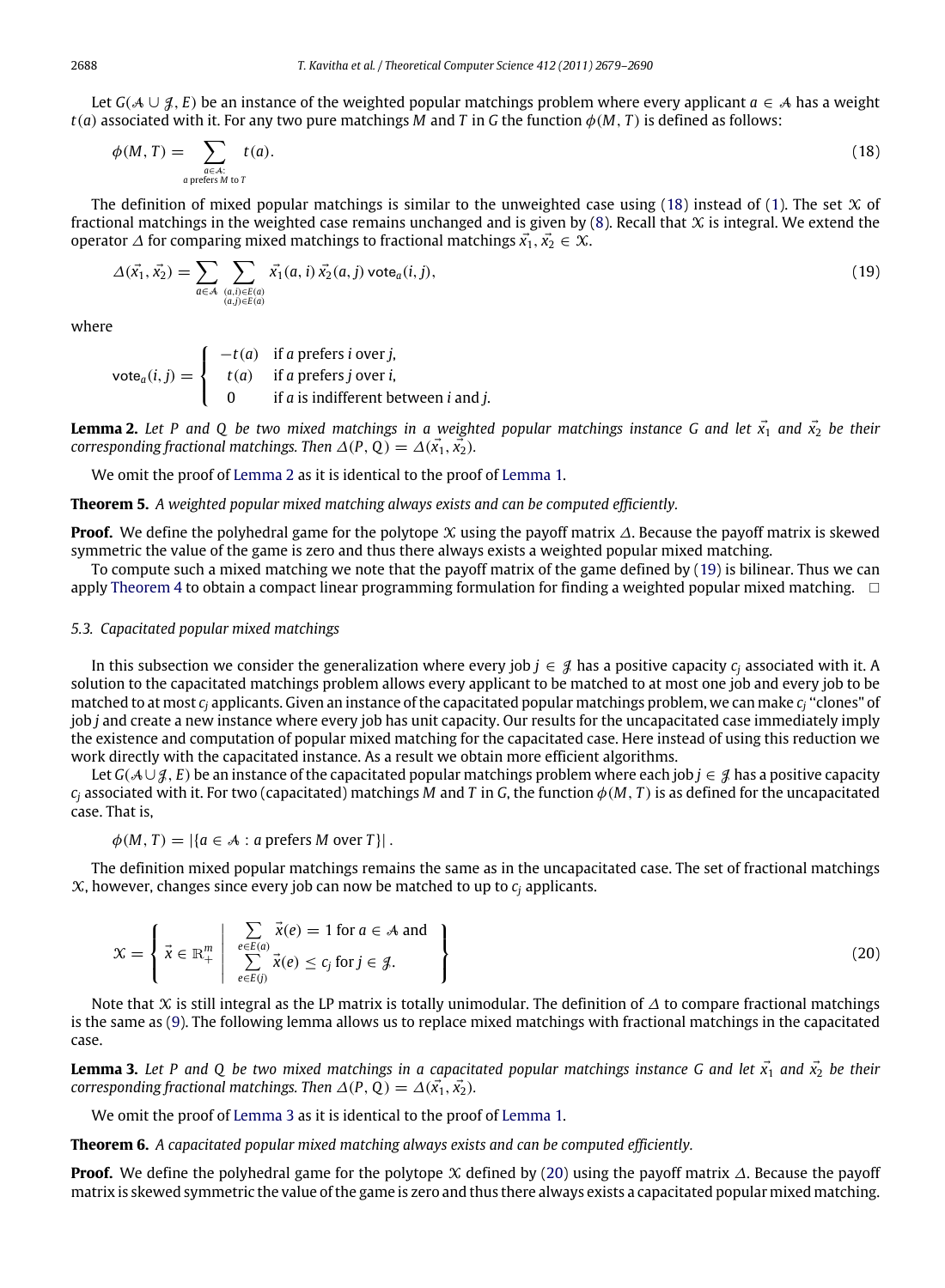To compute such a mixed matching we note that the payoff matrix of the game defined by [\(9\)](#page-4-2) is bilinear. Thus we can apply [Theorem 4](#page-8-2) to obtain a compact linear programming formulation for finding a capacitated popular mixed matching.  $\Box$ 

#### *5.4. Two-sided preferences*

Finally we consider the case where both applicants and jobs have preferences over the other side. The case of two-sided preference lists has been extensively studied in the literature [\[10,](#page-11-19)[20\]](#page-11-20). It is known [\[9\]](#page-11-0) that when preference lists are strict, a stable matching is popular but when preference lists contain ties the instance may admit no popular matching.

Let *<sup>G</sup>*(A ∪ J, *<sup>E</sup>*) be an instance of the popular matchings problem with two-sided preference lists. For two matchings *<sup>M</sup>* and *T* in *G*, we define  $\phi(M, T)$  as below.

$$
\phi(M, T) = |\{u \in \mathcal{A} \cup \mathcal{J} : u \text{ prefers } M \text{ over } T\}|.
$$

Recall that, for the case of one-sided preference lists we introduced a unique last-resort job ℓ*<sup>a</sup>* at the end of each applicant's preference list. Here in addition to that, we introduce a unique last resort applicant ℓ*<sup>j</sup>* at the end of each job's preference list. We also connect every pair of last-resort job and last-resort applicant with an edge. This allows us to restrict our attention to complete matchings in *G*. The definition of popular matchings is exactly the same as in the case of one-sided preferences.

> <span id="page-10-1"></span> $\mathbf{I}$  $\mathbf{I}$  $\mathbf{I}$

The set X of fractional matchings in *G* is defined as follows:

$$
\mathcal{X} = \left\{ \vec{x} \in \mathbb{R}^m_+ \middle| \begin{array}{c} \sum_{e \in E(a)} \vec{x}(e) = 1 \text{ for } a \in \mathcal{A} \text{ and} \\ \sum_{e \in E(j)} \vec{x}(e) = 1 \text{ for } j \in \mathcal{J}. \end{array} \right.
$$

Note that X is integral. We now define the function  $\Delta$  for fractional matchings  $\vec{x_1}, \vec{x_2} \in \mathcal{X}$ .

$$
\Delta(\vec{x_1}, \vec{x_2}) = \sum_{u \in \mathcal{A} \cup \mathcal{J}} \sum_{\substack{(u,i) \in E(u) \\ (u,j) \in E(u)}} \vec{x_1}(u,i) \vec{x_2}(u,j) \text{ vote}_u(i,j) \tag{21}
$$

where vote<sub>*u*</sub>(*i*, *j*) is the natural extension of [\(10\)](#page-4-3) to any  $u \in A \cup J$ .

<span id="page-10-0"></span>**Lemma 4.** Let P and Q be two mixed matchings for an instance G with two-sided preferences and let  $\vec{x_1}$  and  $\vec{x_2}$  be their *corresponding fractional matchings. Then*  $\Delta(P, Q) = \Delta(\vec{x_1}, \vec{x_2})$ *.* 

We omit the proof of [Lemma 4](#page-10-0) as it is identical to the proof of [Lemma 1.](#page-4-1)

**Theorem 7.** *A two-sided popular mixed matching always exists and can be computed efficiently.*

**Proof.** We define the polyhedral game for the polytope X using the payoff matrix ∆. Because the payoff matrix is skewed symmetric the value of the game is zero and thus there always exists a two-sided popular mixed matching.

To compute such a mixed matching we note that the payoff matrix of the game defined by [\(21\)](#page-10-1) is bilinear. Thus we can apply [Theorem 4](#page-8-2) to obtain a compact linear programming formulation for finding a popular mixed matching.  $\square$ 

#### **6. Concluding remarks**

In this paper we introduced the concept of popular mixed matchings and showed that they enjoy the best qualities of previously proposed solution concepts based on the popularity criterion; namely, they always exist and can be computed efficiently. With our approach we are able to tackle more general settings where applicants have priorities or weights [\[18\]](#page-11-5), where multiple copies of the jobs are available [\[16\]](#page-11-4), where we have preferences on both sides [\[9\]](#page-11-0).

At the heart of our proofs is an interesting connection between popular matchings and the Nash equilibria of a certain zero-sum game with exponentially-many strategies. In general, finding these equilibria is equivalent to linear programming<sup>[3](#page-10-2)</sup>; in our case, however, by exploiting problem-specific properties we could find an equivalent linear program whose size is polynomial on the size of the input graph. The same technique works for more general zero-sum games. Namely, those games whose strategies correspond to the extreme points of a polytope  $\mathcal P$  and whose payoff matrix  $S(\vec{x}, \vec{v})$ can be expressed as a bilinear function of  $\vec{x}$  and  $\vec{v}$  in  $\mathcal{P}$ .

We leave as an open problem to design purely combinatorial algorithms for computing popular mixed matchings.

#### **Acknowledgements**

We thank Naveen Garg for helpful discussions, Khaled Elbassioni for suggesting the generalization to bilinear payoffs, and Debasis Mishra for asking us about popular fractional assignments.

<span id="page-10-2"></span><sup>3</sup> Linear programming can be reduced to the problem of solving a zero-sum game of roughly the same size [\[7,](#page-11-21) Chapter 13].